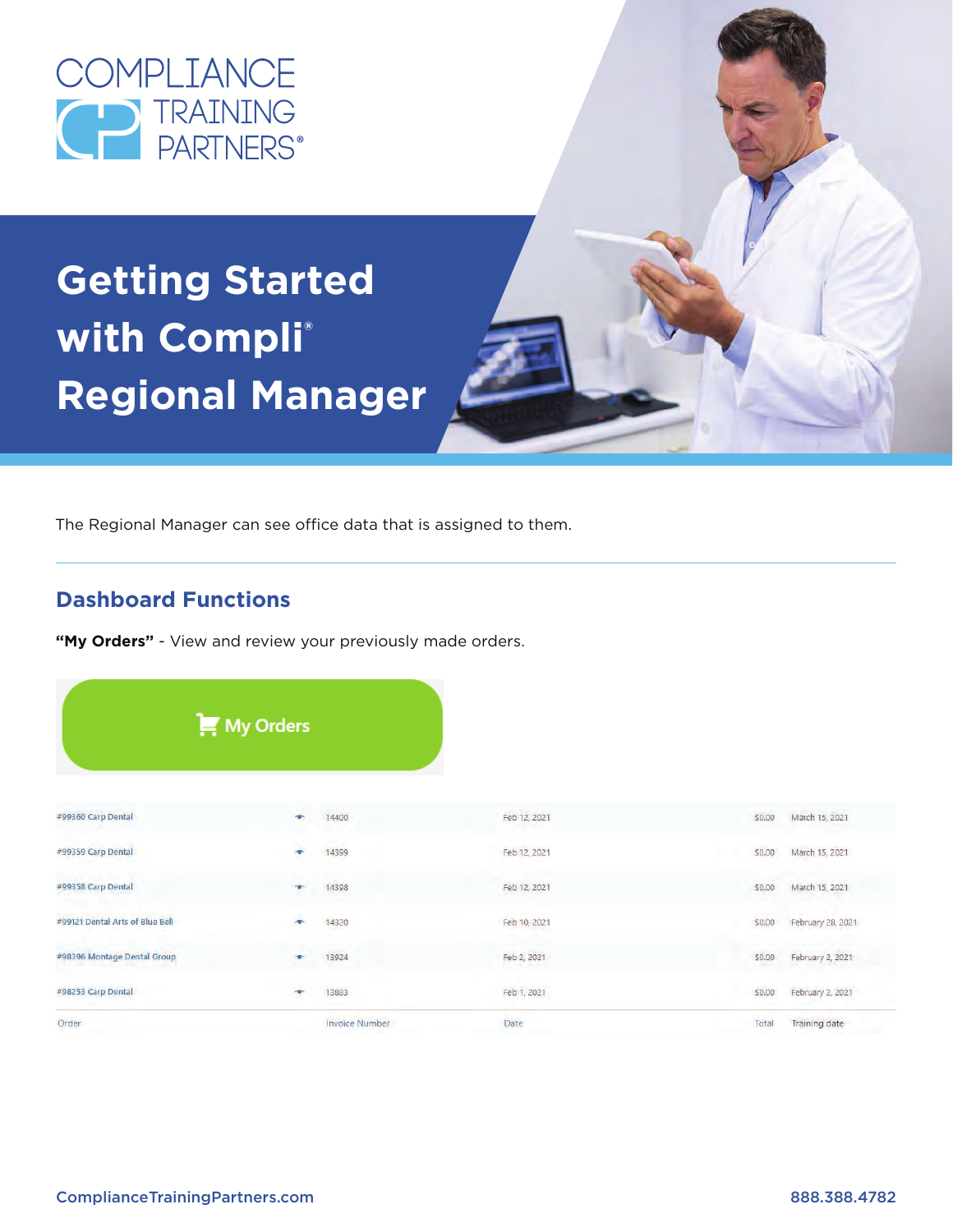**"Compliance Dashboard"**- View each location's infection control compliance and trainee performance.

| Compliance Dashboard                                                                 | Bing Javier & Associates - 850 S Valley Forge Rd<br>Carp Dental - 1325 W. Airy Street<br>Center City Dental Arts - 1601 Walnut Street<br>Coleman & Turner Dental Associates - 1601 Walnut St.<br>Dental Arts of Blue Bell - 721 Skippack Pike |  |  |
|--------------------------------------------------------------------------------------|-----------------------------------------------------------------------------------------------------------------------------------------------------------------------------------------------------------------------------------------------|--|--|
| <b>Weekly Eyewash Check</b>                                                          | Dental Arts of Drexel Hill - 5100 Dermond Road<br><b>Monthly Fire Extinguisher Check</b>                                                                                                                                                      |  |  |
| Last Check Date: 2021-02-23 00:00:00<br>Thumbnail<br>alvarez<br>Update<br>Order      | Last Check Date: 2021-01-29 00:00:00<br>Thumbnail<br>smith<br>Update<br>Order                                                                                                                                                                 |  |  |
| <b>Weekly Spore Test of Autoclaves</b>                                               | <b>Quarterly Dental Unit Water Testing</b>                                                                                                                                                                                                    |  |  |
| Last Check Date: 2021-01-29 00:00:00<br>a<br>Thumbnail<br>alvarez<br>Order<br>Update | Last Check Date: 2021-03-02 00:00:00<br>Thumbnail<br>alvarez<br>Update<br>Order                                                                                                                                                               |  |  |

View all audit checklists completed from the app or an employee's dashboard.

| Latest Compliance Checklist Submissions                                                                                                                          |                                                           |
|------------------------------------------------------------------------------------------------------------------------------------------------------------------|-----------------------------------------------------------|
| <b>OSHA Compliance Audit Checklist</b><br>No submissions                                                                                                         | <b>HIPAA Compliance Audit Checklist</b><br>No submissions |
| <b>Detailed Infection Control Audit Checklist</b><br>Not in compliant<br>In compliance<br>User: Julie Shaffer<br>Date: January 28, 2021<br>39 / 68 In Compliance |                                                           |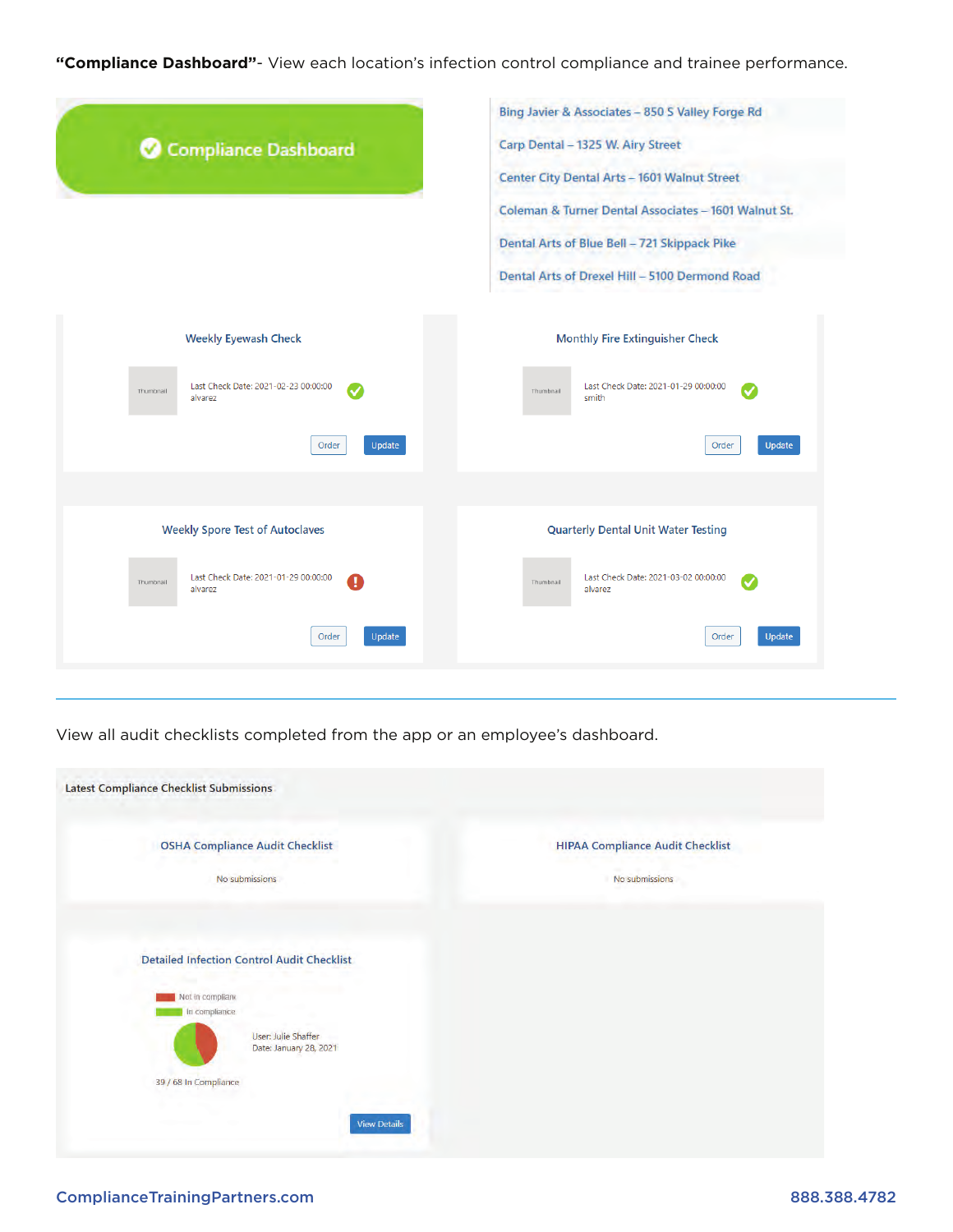See a snapshot of training assigned to trainees.

| maggiemcdevitt1@gmail.com    | <b>System Courses</b>                                                                                  |
|------------------------------|--------------------------------------------------------------------------------------------------------|
|                              | None                                                                                                   |
|                              | <b>Manually Entered Trainings</b>                                                                      |
|                              | None                                                                                                   |
| mikaela.bicja@yahoo.com      | <b>System Courses</b>                                                                                  |
|                              | None                                                                                                   |
|                              | <b>Manually Entered Trainings</b>                                                                      |
|                              | None                                                                                                   |
| monicafahy210@gmail.com      | <b>System Courses</b>                                                                                  |
|                              | Compli - Online OSHA and IC Dental 2021 Not complete<br>Compli - Online HIPAA Dental 2021 Not complete |
|                              | <b>Manually Entered Trainings</b>                                                                      |
|                              | None                                                                                                   |
| olivia.millard001@qmail.com  | <b>System Courses</b>                                                                                  |
|                              | None                                                                                                   |
|                              | <b>Manually Entered Trainings</b>                                                                      |
|                              | None                                                                                                   |
| rbenigno@student.mastccs.org | <b>System Courses</b>                                                                                  |
|                              | None                                                                                                   |
|                              | <b>Manually Entered Trainings</b>                                                                      |
|                              | None                                                                                                   |

**"Training Test Performance"** - View **all completed** training and certificates.

| TO DETENTION MINUTE<br>UHINGY |                                                                      | $\tau$   Juni Ludici | <b>THE EAST AND ADDRESS</b>     | La para viete may see 2777           | ىسە                                   |             |                                                                                                                |                                                  |                  |
|-------------------------------|----------------------------------------------------------------------|----------------------|---------------------------------|--------------------------------------|---------------------------------------|-------------|----------------------------------------------------------------------------------------------------------------|--------------------------------------------------|------------------|
| <b>Last Name</b>              | <b>First Name</b>                                                    | Practice             | Email                           | Quiz                                 | <b>Completion Date</b>                | Pass / Fail | <b>Sales Rep</b>                                                                                               | Type                                             | <b>Actions</b>   |
| Cunningham                    | Ryan                                                                 |                      | ryan@montagedentalgro<br>up.com | Compli - Online HIPAA<br>Dental 2021 | February 12, 2021                     | F.          | Ryan Cunningham                                                                                                | CE Course, Compli, Henry<br><b>Schein Dental</b> | <b>P</b>         |
| Curran                        | Jessica                                                              |                      | sabrina061503@yahoo.co<br>m     | Compli - Online HIPAA<br>Dental 2021 | February 10, 2021                     | p.          | Ryan Cunningham                                                                                                | CE Course, Compli, Henry<br>Schein Dental        | $\approx$ 8<br>o |
| <b>Last Name</b>              | <b>First Name</b>                                                    | Practice             | Email                           | Quiz                                 | <b>Completion Date</b>                | Pass / Fail | Sales Rep                                                                                                      | Type                                             | <b>Actions</b>   |
|                               |                                                                      |                      |                                 |                                      |                                       |             | <b>PARTNERS</b> *                                                                                              |                                                  |                  |
|                               | <b>Trainee Certificates</b><br>CE Certificate Sexual Harassment 2021 |                      |                                 |                                      |                                       |             | <b>INDIVIDUAL CEU TRANSCRIPT</b><br>A live interactive presentation<br>Provider Number 217695 - 2 CEUs Awarded |                                                  |                  |
|                               | Sexual Harassment Certificate 2021                                   |                      |                                 |                                      |                                       |             |                                                                                                                |                                                  |                  |
|                               |                                                                      |                      |                                 |                                      | <b>Registrant's Name: Betty White</b> |             |                                                                                                                |                                                  |                  |
|                               |                                                                      |                      |                                 |                                      | <b>Office: Test office 3</b>          |             |                                                                                                                |                                                  |                  |
|                               |                                                                      |                      |                                 |                                      |                                       |             | Course Name: Sexual Harassment in the Healthcare Workplace                                                     |                                                  |                  |
|                               |                                                                      |                      |                                 |                                      |                                       |             | Location: 20793 Farmington Rd, Lower Level, Farmington Hills, MI 48336                                         |                                                  |                  |
| Pract                         |                                                                      |                      |                                 |                                      | <b>Training Date: 02/16/2021</b>      |             |                                                                                                                |                                                  |                  |

Karson L. Carpenter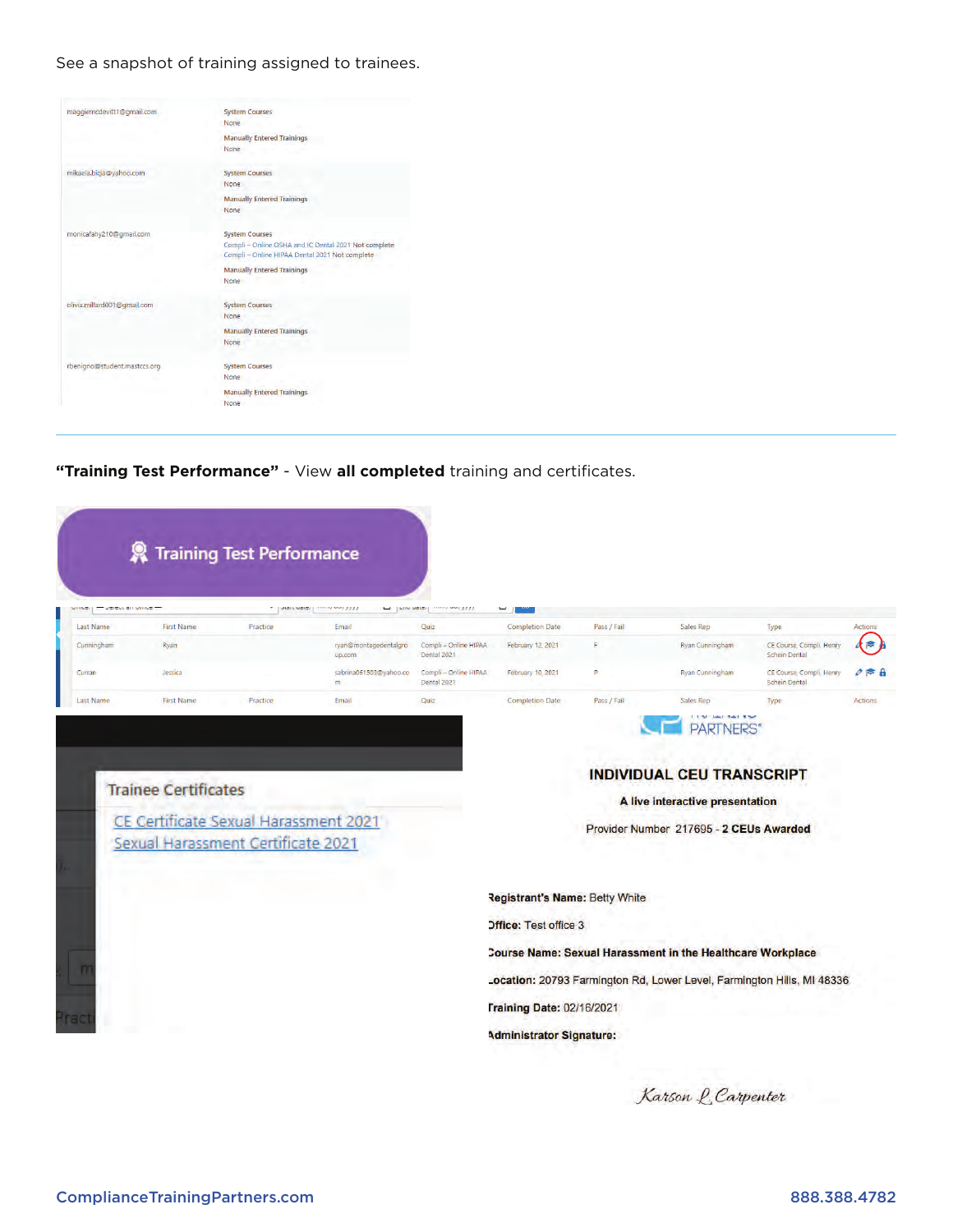### **"Trainees"** - View trainees by office location.

| COMPLIANCE             | <b>Trainees</b>                                                                                |                                                                            |               |                           |               |                     |                 |
|------------------------|------------------------------------------------------------------------------------------------|----------------------------------------------------------------------------|---------------|---------------------------|---------------|---------------------|-----------------|
| Contributed            |                                                                                                | a bankfore to bandone have chalors stronged.                               |               |                           |               |                     | $\circ$         |
| tinders                |                                                                                                | Learnty wealth for "Einig Ferriet 12 Anspitation - IDA's Uniter Fierge Rd" |               |                           |               |                     | search by namy. |
| Offices                | Seiner art affire                                                                              | $\mathbf{V}$<br>$\sim$                                                     |               |                           |               |                     | <b>Hilling</b>  |
| Training Test          | Select an office<br>Berg from A democracy - 050 Cadiny Scape Et-                               |                                                                            | Tool Game.    | Antonic.                  | <b>Barber</b> | Arrest.             |                 |
| Performance.           | Carp Derror - 1525 W. Airy Street<br>Center Elle Daniel Arts - 1911 Walsail Sheet-             |                                                                            | infratorie:   | ANCELLY Directions        |               | <b>Windfame</b>     |                 |
| Leoners.               | Delta Albert Tue Not Tor Begala, Pee-                                                          | 1.46m and in Green Lands & Wednesday - 10.86 Waller And                    | Giff n        | done gar individual con-  |               | <b>A</b> Sinckling  |                 |
| Trainees               | Durial A to of Donal Hi - 5100 Decisional Road<br>fronte Artist determines - Si Keys Higmun W. |                                                                            | Descripte:    | Active All person control |               | Writes Impor-       |                 |
| New Trainee            | Hillsborough Dointal Contain - 107 Cents, Dr.                                                  |                                                                            | <b>Rajani</b> | brajque gastran           |               | Within Transaction  |                 |
| <b>Arry's Codes</b>    | $5 - 38$                                                                                       | keerises.                                                                  | ior.          | brouk pacints.            |               | Gi ven hone:        |                 |
| <b>O</b> Collapse many | anzat.                                                                                         | Lector.                                                                    | liesed        | ACTERATION IN A PROFIL    |               | William boltes      |                 |
|                        | EVZA2:                                                                                         | Necdaty:                                                                   | Mand una      | sunne condered physicans  |               | <b>St</b> van Lance |                 |
|                        | $\infty$                                                                                       | First Name:                                                                | List fare:    | Brigg.                    | Practico.     | Antes               |                 |
|                        |                                                                                                |                                                                            |               |                           |               |                     | + hand          |
|                        |                                                                                                |                                                                            |               |                           |               |                     |                 |
|                        |                                                                                                |                                                                            |               |                           |               |                     |                 |

#### Select the **"Eye"** icon to view training data.

| Office                                                                                               |  |
|------------------------------------------------------------------------------------------------------|--|
| Course Info                                                                                          |  |
| Compli-Online OSHA and IC Dental 2021 Not complete<br>Compli - Online HIPAA Dental 2021 Not complete |  |
| <b>Manually Entered Trainings</b>                                                                    |  |
| <b>Add Training Manually</b>                                                                         |  |
| Description of training                                                                              |  |
| Date                                                                                                 |  |
| -- Applicable Course --                                                                              |  |
| Mark as completed course                                                                             |  |
| <b>Add Training</b>                                                                                  |  |
| Certificates                                                                                         |  |
| Trainee has not received any certificates.                                                           |  |
| <b>Compliance Checklists</b>                                                                         |  |

## **Ordering Online Training**

Training courses can be ordered by the Regional Manager if necessary.

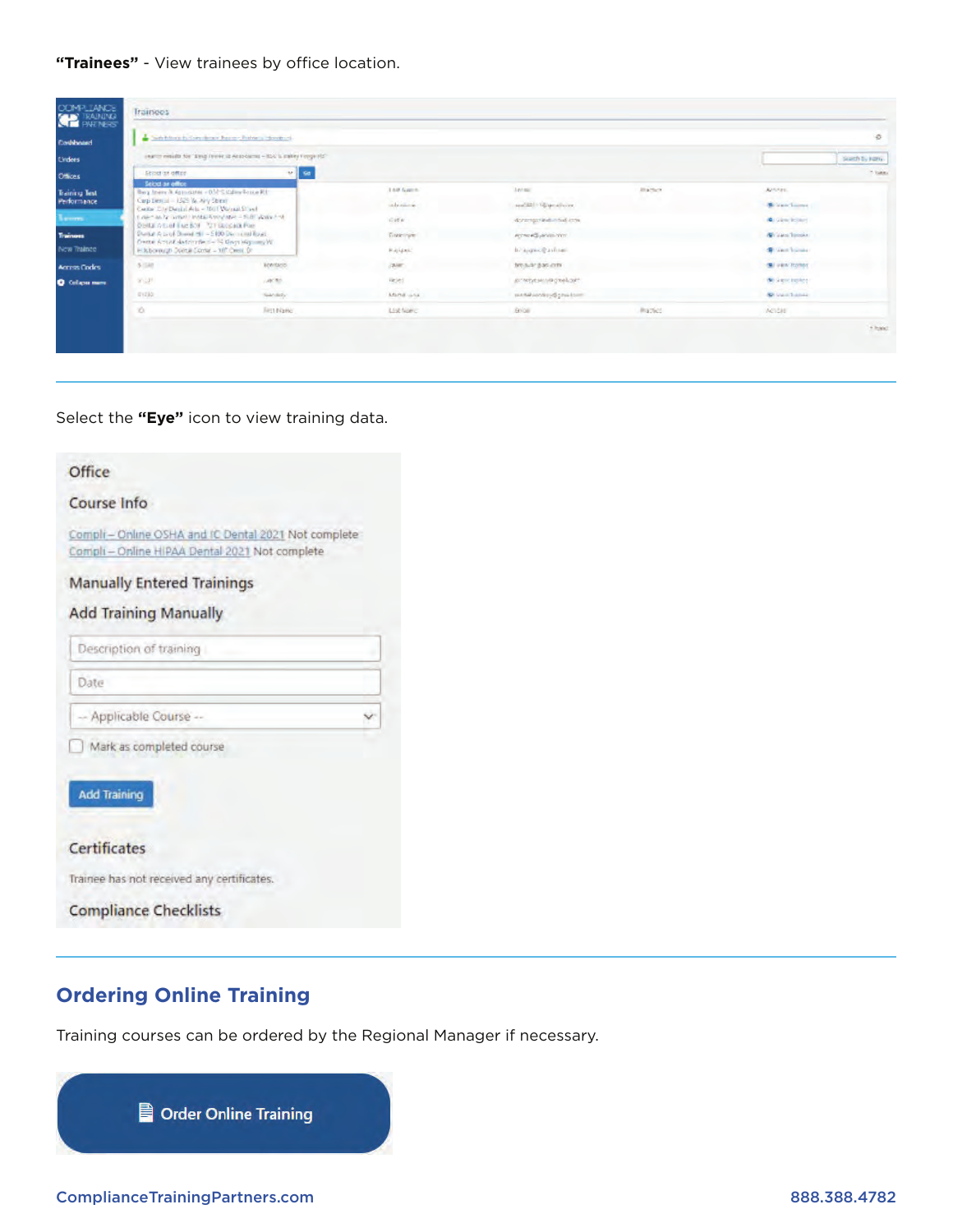1. Select a training date and office. Check box **"Is this order for specific trainees?"** if the order is to be assigned to specific trainees. In the trainee field select the name(s) of those who need training.

| <b>General</b>                                         |   |
|--------------------------------------------------------|---|
| Training date:                                         |   |
| 2021-06-17                                             |   |
| Office:                                                |   |
| Test office 1 - 125 Elm St.                            | × |
| Is this order for specific trainees?<br>v<br>Trainees: |   |
| x Jane Doe   x John Smith   x John Doe                 |   |
| Quantity of items needs to match number of trainees    |   |
| Email address to send order and access codes to:       |   |
| email@example.com                                      |   |

2. Select **"Add Items"** then **"Add Products."**

|                      | \$0.00<br>Order Total:                 |
|----------------------|----------------------------------------|
| Add item(s)          | Add product(s)<br>Save<br>Cancel<br>y. |
| <b>Order actions</b> | $\sim$ $\sim$<br>▲                     |

3. Select the course and click **"Add"**. Change the quantity to match the number of trainees selected. \*Note that only 1 course may be ordered when assigning a course to specified trainees.

| w.                                   | <b>LAN TECHNICAL COM</b>                 |                                                                                                                                                                                                                                                                                                                                                                                                                   |              |                    |       |
|--------------------------------------|------------------------------------------|-------------------------------------------------------------------------------------------------------------------------------------------------------------------------------------------------------------------------------------------------------------------------------------------------------------------------------------------------------------------------------------------------------------------|--------------|--------------------|-------|
|                                      |                                          |                                                                                                                                                                                                                                                                                                                                                                                                                   |              |                    |       |
|                                      |                                          |                                                                                                                                                                                                                                                                                                                                                                                                                   |              |                    |       |
| Add brder                            |                                          |                                                                                                                                                                                                                                                                                                                                                                                                                   |              | <b>HELL GARDEN</b> | 43.09 |
|                                      |                                          |                                                                                                                                                                                                                                                                                                                                                                                                                   |              | <b>ONE STATE</b>   | 30.05 |
| ining teel.<br>Historia<br>tuinees - |                                          | Add products                                                                                                                                                                                                                                                                                                                                                                                                      | $\mathbf{x}$ |                    |       |
| <b>Arrest Textes</b>                 | CAST ACTIVE                              | employed.                                                                                                                                                                                                                                                                                                                                                                                                         | TRANSFERE    |                    |       |
| <b>O</b> Column survi                |                                          |                                                                                                                                                                                                                                                                                                                                                                                                                   |              |                    |       |
|                                      |                                          | Complete Broadworld (April 8 North 2012) (SENDARD 1 w 1<br>M. In Faulth, Those: New Web Every New York (Rich Public Office 2012) 30<br>HERAK Dental Online Titiliting<br>Complex Online HIPAA Desiul 2021 (HIP1AUD-3)<br>Complete Confront PRA Cancel Complete PTS 34P CERA CO.<br>MUNIUM ON HA WAS DUTE 2071 ROTANT L.C.                                                                                         | I t.         | <b>Dark</b>        |       |
|                                      | <b>Call Age Accordance</b>               | NUTRALISTING RESPONSIBLY SPECIAL AND CONTRACTOR.<br>California Online Training                                                                                                                                                                                                                                                                                                                                    |              |                    |       |
|                                      | <b>SALVAN &amp;</b>                      | Single Old with other in K Design 2011 (STRC/PHD 2)<br>THREE CONTROLLER IS NOT THE RESIDENCE OF A REPORT OF THE RESIDENCE OF A REPORT OF THE RESIDENCE OF A REPORT OF THE RESIDENCE OF A REPORT OF THE RESIDENCE OF A REPORT OF THE REPORT OF THE REPORT OF THE REPORT OF THE REPORT<br>MUSICAL DOMESTIC OR UNION SENSIBLE SPEAKER VILLE<br>M. B. Confort as TAL DIER want Concelligation 245 (2010) APRIMUM (19) |              |                    |       |
|                                      | <b>Rich by the members of the limits</b> | OSHA Dental Online Training.<br>Current - Online CORA and C Donal 2021 (STRAPAD-B)<br>Diego-Slate/OdMusicColoral yas in mil runni/Mi-4/<br>Municipal Online COM/Hand in Donda 2001/2017(8):10 2 V.<br>Marticlay Online 2019, and K Dental Span on 2021 6775 670 212 1-0<br><b>Online Staining</b>                                                                                                                 |              |                    |       |
|                                      |                                          | Canado Online Sexual Hansanaed 2221 (INSWART)<br>Ministra Online, we additiveness of the CoNSAST.<br>Muss for Online Top as Reporters 27,222 (DRCW 1.2 /s)                                                                                                                                                                                                                                                        |              |                    |       |